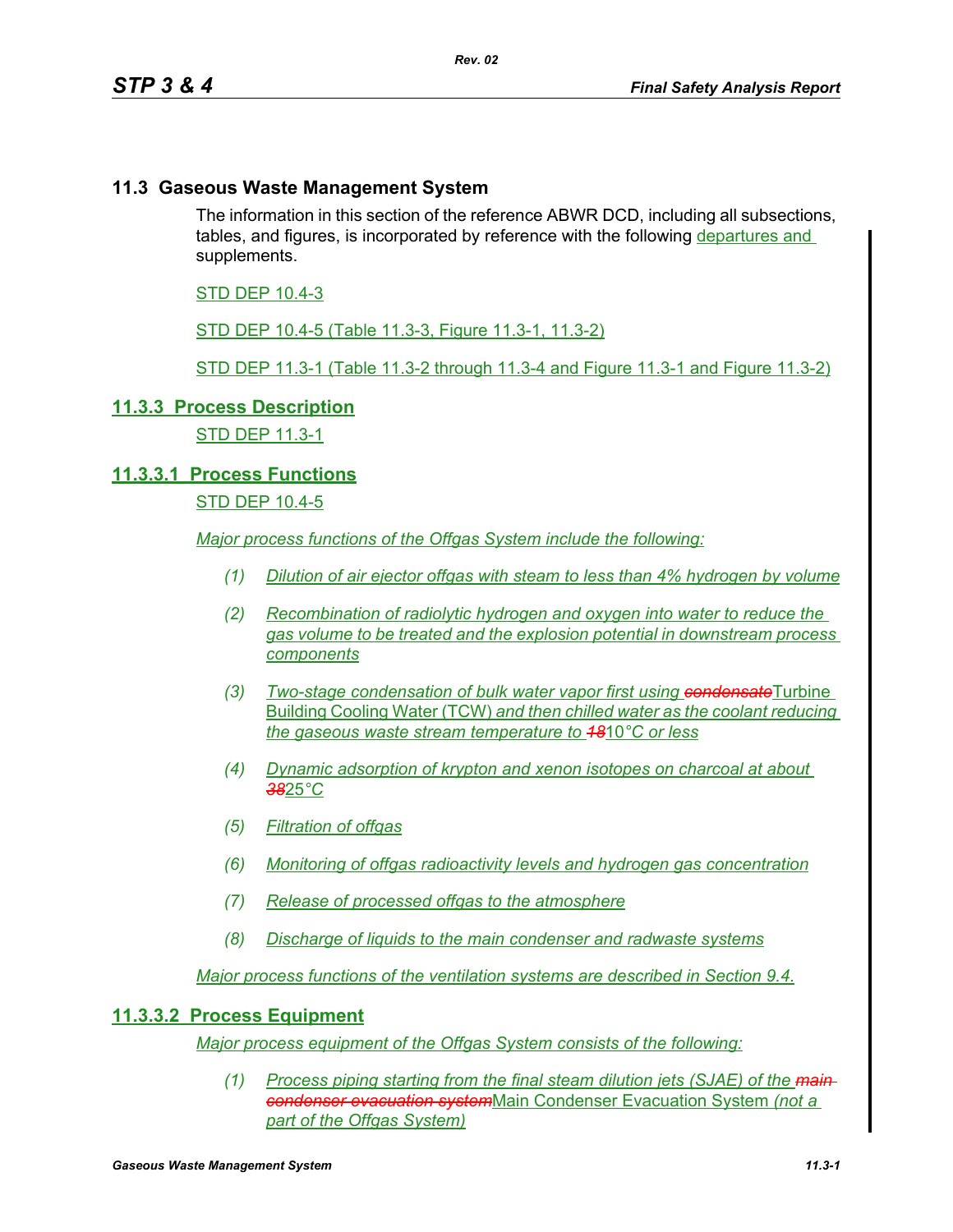- *(2) Integral recombiners,*Recombiner trains which include *includinga Preheater section, a Recombiner section, and a Condenser section*per train
- *(3) Cooler-condensers*
- *(4) Activated charcoal adsorbers*
- *(5) High efficiency particulate air (HEPA) filter*
- *(6) Monitoring instrumentation*
- *(7) Process instrumentation and controls*
- *(8) Offgas Evacuation System*

*Major process equipment of the ventilation systems are described in Section 9.4.*

# **11.3.3.3 Process Facility**

STD DEP 10.4-5

STD DEP 11.3-1

*Reactor condensate*Turbine Building Cooling Water (TCW) *is used as the coolant for the offgas condensers. In this capacity:*

- *(1) The temperature of condensate*coolant *supplied to the offgas condenser should not exceed 56.6°C during periods of normal operation nor 43°C during periods of startup (main condenser evacuation) operation.*
- *(2) The pressure of condensate*coolant *supplied to the offgas condenser should not exceed the design pressure of the condenser.*
- *(3) Reactor condensate*TCW *isolation valves should be normally open to both recombiner condensers.*

*If any of these conditions cannot be met with reactor condensate, the coolant should be supplied by a closed cooling water system of reliability and quality equal to that of reactor condensate.*

*The gaseous waste stream is then cooled to 18*10 *°C or less in the cooler condenser. Chilled water (7 °C) is used from the HNCW System (Subsection 9.2.12). The cooler condenser is located immediately above the offgas condenser and is designed to remove any condensed moisture from the gaseous waste stream. The condensed moisture drains into the offgas condenser where it is sent to the main condenser.*

*The gaseous waste stream is heated to approximately 38*25 *°C by ambient heating in the charcoal vault.*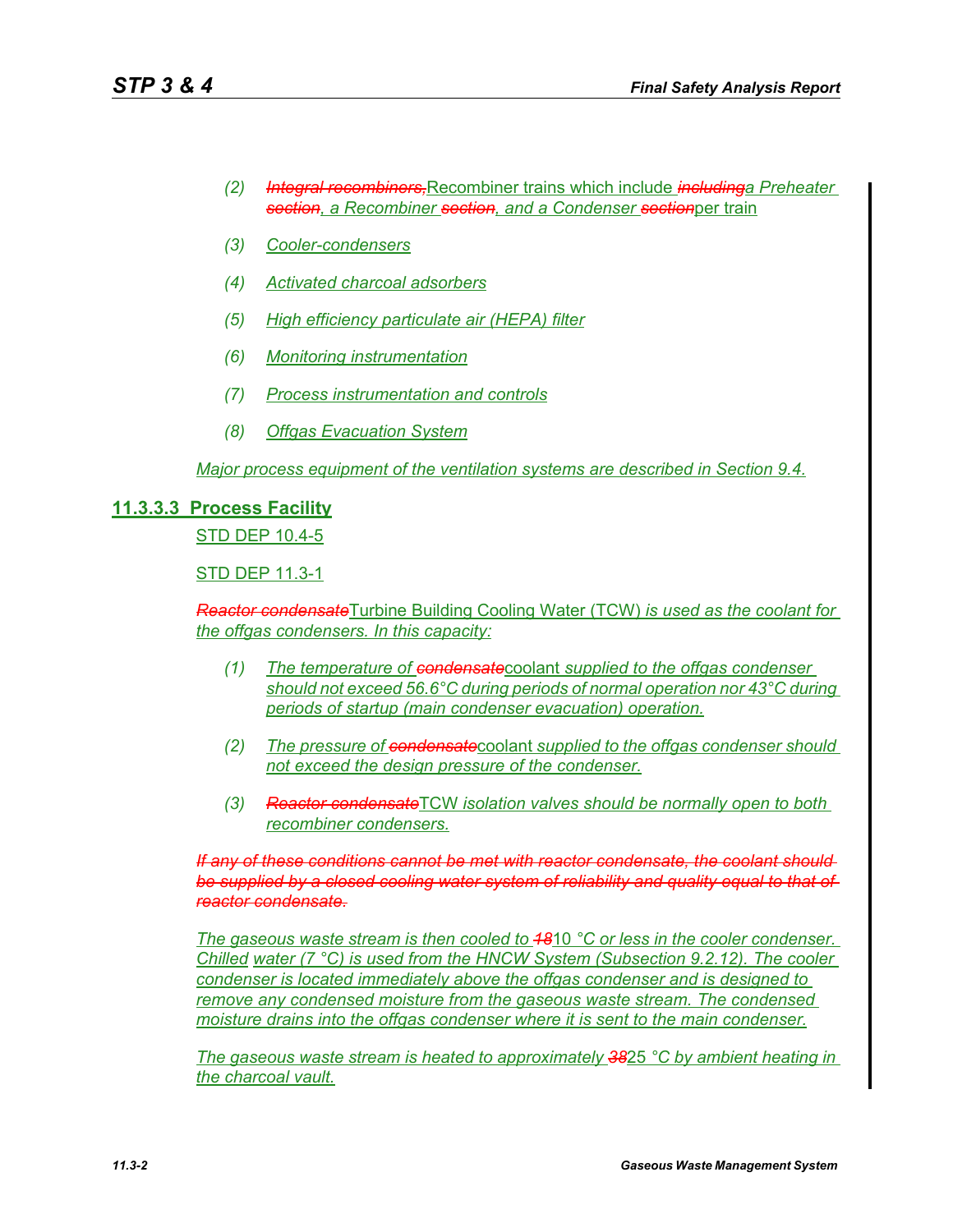# **11.3.4.2 Process Design**

STD DEP 11.3-1

*Primary design requirements and the process data for startup and normal operating conditions are shown on the process flow diagram (PFD) (Figure 11.3-1) and the piping and instrument diagram (P&ID) (Figure 11.3-2). The Offgas System instrument setpoints are given in Table 11.3-4.*

*A flow meter is provided to measure the dilution steam flow to the last-stage air ejectors. If the dilution steam flow falls below a specified value, the process offgas line suction valve between the main condenser and SJAE closes automatically. The event is alarmed in the main control room. The valve will remain closed until proper steam flow has been established. A high dilution steam flow above a specified value also*  alarms in the main control room. This flow meter is shown on Figure 10.4.1.

*The SJAE provides superheated steam at the inlet to the preheaters. The driving steam (dilution steam) to the SJAEs is nuclear steam or steam of nuclear quality. Nuclear quality steam is defined as steam having impurities in concentrations not exceeding that of nuclear steam.*

*Recombiner preheaters*Preheaters *preheat gases to about 177*150 *°C for efficient catalytic recombiner operation and to ensure the absence of liquid water, which suppresses the activity of the recombiner catalyst. Maximum preheater temperature does not exceed 210*170 *°C should gas flow be reduced or stopped. This is accomplished by using a maximum steam pressure of 1.72*0.96 *MPa, saturated. At startup, steam at this pressure is available before the process offgas is routed through the preheater to the recombiner catalyst. Electrical preheaters directly exposed to the offgas are not allowed. Each preheater connects to an independent final stage air ejector to permit separate steam heating of both recombiners during startup or drying one recombiner while the other is in operation. Preheater steam flow quantities are shown on the PFD. Preheater steam is nuclear steam*nuclear quality steam *for reliability. The preheater is sized to handle a dilution steam load of 115% of that shown on the PFD in addition to allowing for 5% plugged tubes.*

# **11.3.4.2.3 Condensing**

*The offgas condensers cool the recombiner effluent gas to a maximum temperature of 68 °C for normal operation and 57 °C for startup operation. The condenser includes baffles to reduce moisture entrainment in the offgas. The unit is sized to handle a dilution steam load of 115% of that shown on the PFD, in addition to allowing for 5% plugged tubes. The drain is capable of draining the entire process*collected *condensate, including the 15% excess plus 9 m 3 /h, from the unit at both startup and normal operating conditions, taking into account the possibility of condensate flashing in the return line to the main condenser. The drain also incorporates a flow element so that higher flows due to tube leakage can be easily identified. The drain is a passive loop seal with a block valve operable from the main control room.*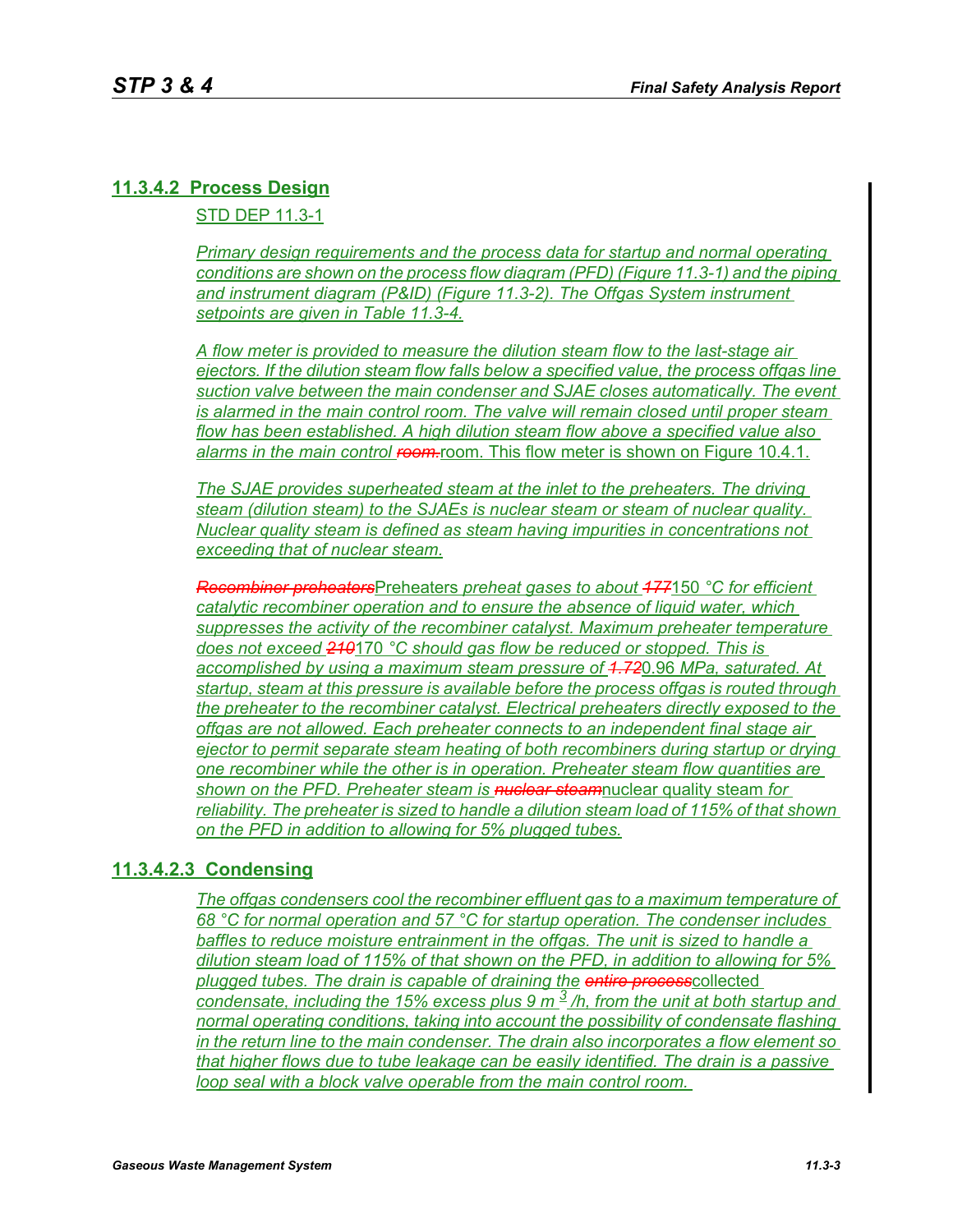*The gaseous waste stream is then cooled to 18*10 *°C or less in the cooler condenser. The cooler condenser is designed to remove any condensed moisture by draining it to the offgas condenser.*

#### **11.3.4.2.4 Adsorption**

*The activated charcoal uses "arbitrary" adsorption coefficient Karb values for krypton and xenon at 25 °C of at least 60 and 1170 cm<sup>3</sup>/g, respectively (cm<sup>3</sup> defined at*  $925$ *°C, and1.0 atmosphere* and 0% humidity*). Separate Karb laboratory determinations of krypton and xenon are made for each manufacturer's lot unless the manufacturer can supply proof convincing to the purchaser that other lots of the same production run immediately adjacent to the lot rested*tested *are equivalent to the lot tested with respect to krypton and xenon adsorption. Other adsorption tests (e.g., dynamic coefficients) may be acceptable, provided their equivalence to Karb tests for this purpose can be demonstrated. Charcoal particle size is 8-16 mesh (USS) with less than 0.5% under 20 mesh. Moisture content is less than 2% by weight. Ignition temperature will be above 150 °C in air. Properties of activated charcoal used in the adsorber vessels are an optimization of the following:*

#### **11.3.4.2.5 Filtration**

*The filter assembly contains a single high efficiency water-resistant filter element capable of removing at least 99.97% of 0.3 micrometer particles, as tested at the factory with mono-dispersed dioctylphthalate (DOP) smoke. The initial flow resistance of the filter does not exceed 2.54 cm water gauge (WG) at a water saturated air flow of 425*96.4 *m3 /h. An upstream demister pad is not required in the filter assembly. The filter is capable of operating under 100% relative humidity conditions.*

#### **11.3.4.2.8 Charcoal Vault Temperature**

*The charcoal adsorber vault air conditioning system is controlled at any selected temperature within a range of 29*23 *°C to 41*31 *°C. The temperature of the vault is maintained as indicated in Subsection 11.3.4.3.13.*

STP DEP 10.4-3

#### **11.3.4.2.9 Rangeability**

STP DEP 10.4-3

#### STP DEP 11.3-1

*In addition, the process can mechanically accommodate a startup high air flow as shown on the Process Data Sheet upon initiation of the steam jet air ejectors. This startup air flow results from evacuation of the turbine condensing equipment while the reactor is in the range of about 3 to 7% of rated power.*

*The process can accommodate reactor operation from 0 to 100% of full power (full power is defined as the Normal Operating Case shown on the PFD). In normal operation, radiolytic gas production varies linearly with thermal power. The process*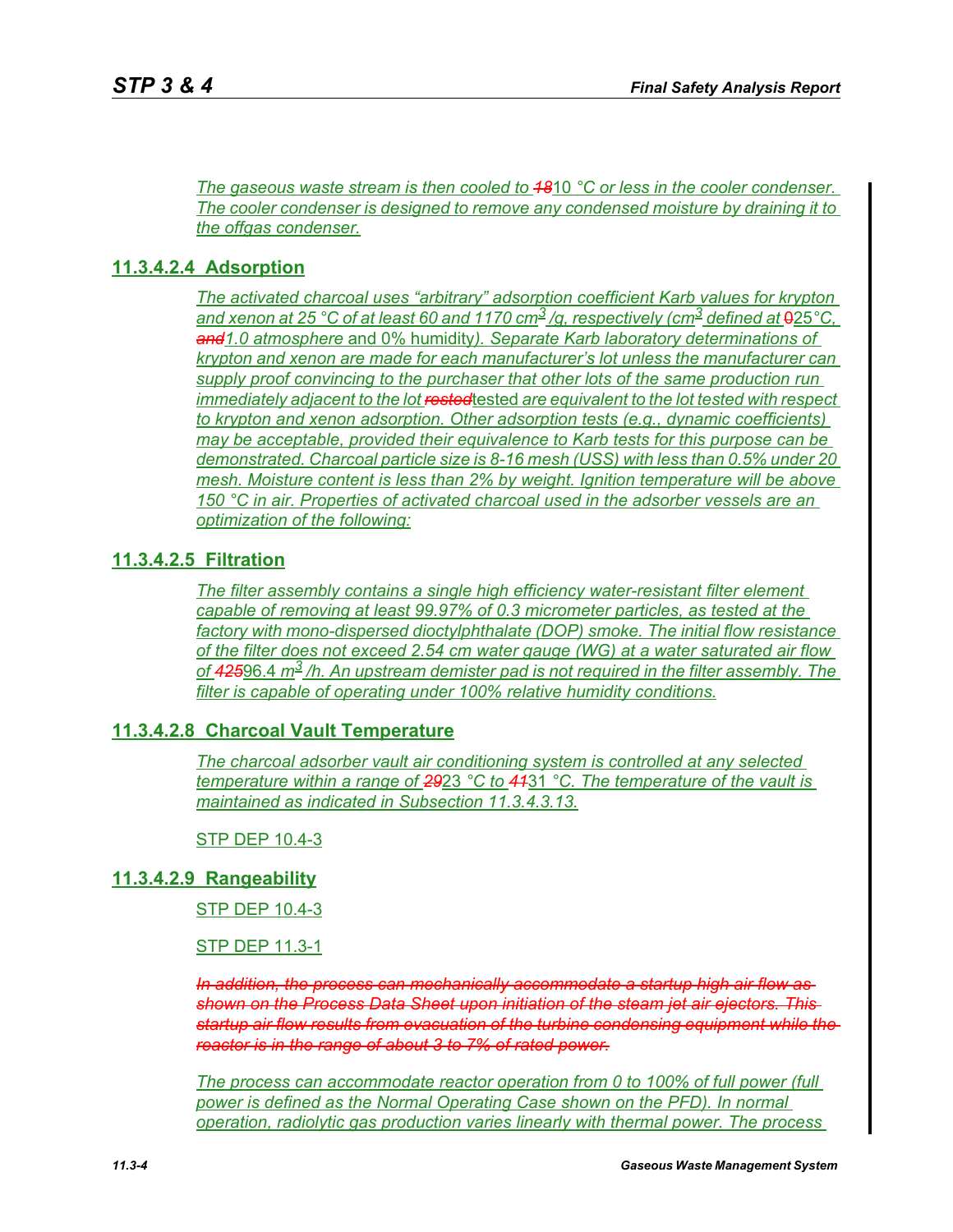*can accommodate an air flow at 10 to 425*96.4 *m3 /h for the full range of reactor power operation.*

### **11.3.4.3 Mechanical Design**

STD DEP 11.3-1

### **11.3.4.3.3 Equipment Room Ventilation Control**

*The equipment rooms are under positive ventilation control. Environmental conditions are maintained within the following ranges:*

| <b>Area</b>                                     | <b>Pressure (static)</b><br>cm water gauge) | <u>Temp (°C)</u>                                           | <b>Relative</b><br>Humidity (%) | <b>Air Turnover Rate</b><br>(room air changes) |
|-------------------------------------------------|---------------------------------------------|------------------------------------------------------------|---------------------------------|------------------------------------------------|
| Offgas Bldg. Area,<br>except Equipment<br>Cells | $0.0 \text{ to } -0.63$                     | 4.4 Min<br>21 normal<br>40 Max                             | 20 Min<br>40 normal<br>90 Max   | 3/h                                            |
| <b>Charcoal Vault</b>                           | $-0.63$ to $-1.26$                          | 4.423 Min<br><del>35</del> 25 normal<br><b>65.6</b> 31 Max | 20 Min<br>40 normal<br>70 Max   | 3/h                                            |
| Other offgas<br><b>Equipment Cells</b>          | $-0.63$ to $-1.26$                          | 4.4 Min<br>21 normal<br>48.9 Max                           | 20 Min<br>40 normal<br>90 Max   | 3/h                                            |

# **11.3.4.3.7 Valves**

*(2) A valve having a double stem seal and lantern ring type bonnet, with Grafoil or equivalent packing with the lantern ring leakoff connection pressurized with nitrogen or air form*from *an oil-free compressor to a pressure exceeding the normal system operating pressure. The pressurization line includes a flow indicating device mounted on the valve (such as a purge gas rotameter Schutte and Koerting Type 1875-V or equivalent) with a scale in the 0.5 to 1.0 cm3/s (at standard atmosphere) range, direct reading.*

# **11.3.4.3.11 Recombiners**

*The recombiners are mounted with the gas inlet at the bottom. The inlet piping* for the recombiner *has sufficient drains, traps and moisture separators to prevent liquid water from entering the recombiner vessel during startup. The recombiners are catalytic type with a nondusting catalyst supported on metallic screens or ribbons. The catalyst is replaceable without requiring replacement of the external pressure vessel.*

### **11.3.4.3.13 Charcoal Adsorber Vault**

*The temperature within the charcoal adsorber vault is maintained and controlled by appropriate connection(s) to the Turbine Building HVAC System. The flow rate and temperature of the air supplied to the vault has the capacity to cool the vault and equipment within from 66 °C to 27 °C in 48 hours. The decay heat is sufficiently small that, even in the no-flow condition, there is no significant loss of adsorbed noble gases*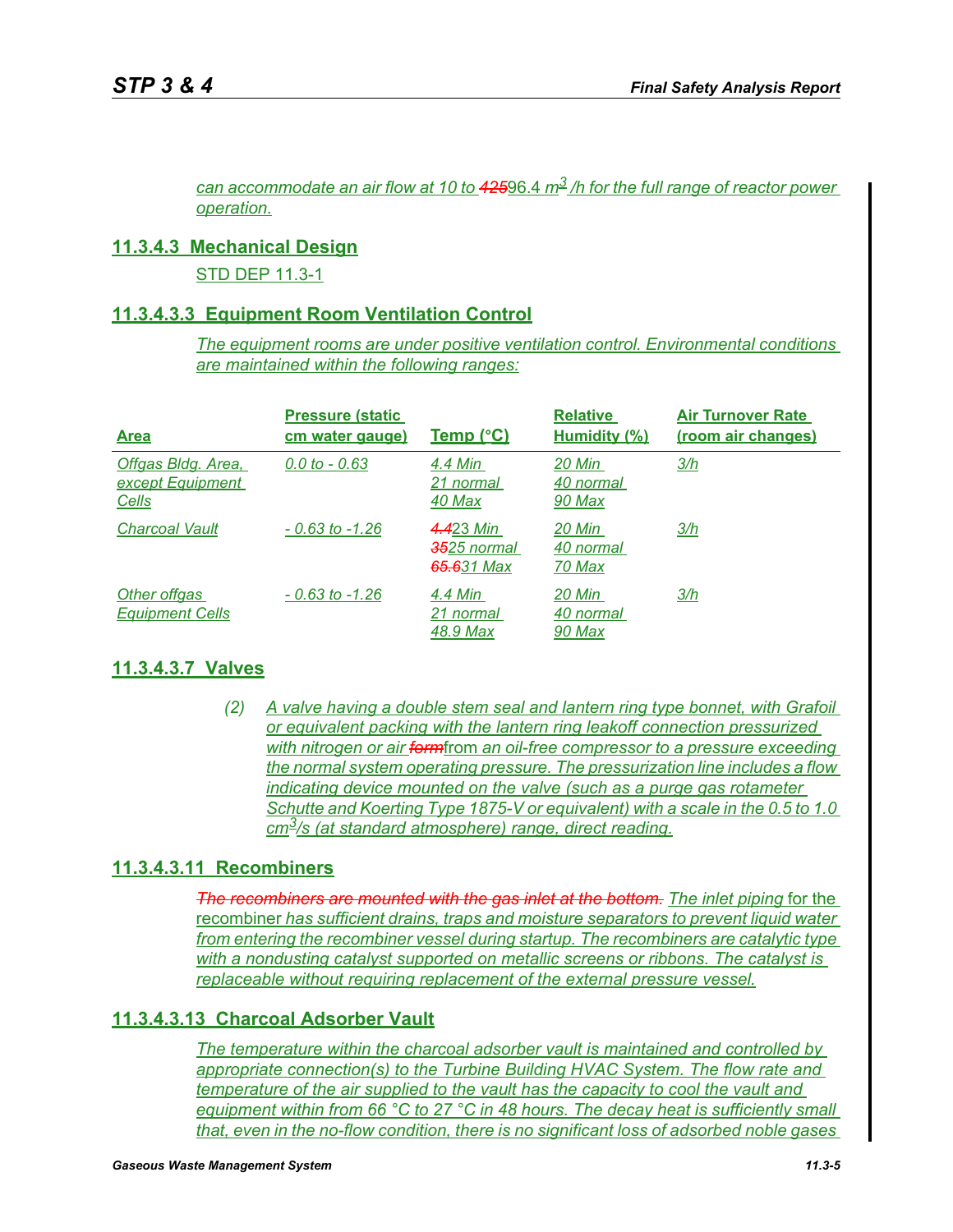*due to temperature rise in the adsorbers. The HVAC design is capable of controlling the vault temperature within* 3°C over*the range of 2*7 *to 3*8 23 to 31*°C.* 

*The charcoal adsorber vault temperature is controlled in the range 27*23*°C to 38*31*°C. If it becomes necessary to heat a vessel or the vault to 66 °C to facilitate drying the charcoal, portable heaters can be used. A smoke detector is installed in the exhaust ventilation duct from the charcoal adsorber vault to detect and provide alarm to the operator, as a charcoal fire within the vessel(s) usually results in the burning of the exterior painted surface.*

# **11.3.5 Other Radioactive Gas Sources**

The following information supplements the existing information in this subsection of the reference ABWR DCD.

> The main condenser mechanical vacuum pumps which isare part of the main condenser evacuation system **isare** described in section 10.4.

# **11.3.11 COL License Information**

# **11.3.11.1 Compliance with Appendix I to 10 CFR50**

The following supplemental information is provided for COL License Information Item 11.2.

Compliance with Appendix I to 10 CFR50 numerical guidelines for offsite radiation doses as a result of gaseous or airborne radioactive effluents during normal plant operations, including anticipated operational occurrences is provided in the cost benefit analysis performed in accordance with the NEI topical report for numerical design objectives for 10 CFR50 App I. In accordance with 10 CFR 50.71(e), the FSAR will updated with reference to NEI Topical Report when the information is available.

*Compliance with numerical guidelines in Appendix I to 10 CFR 50 for offsite radiation doses as a result of gaseous effluents during normal plant operations, including anticipated operational occurrences, is provided in Subsection 12.2.2.2. To demonstrate compliance with Section II, paragraph D of Appendix I, a cost-benefit analysis was performed in accordance with the guidance of Regulatory Guide 1.110. The analysis postulated the addition of one augment of reasonably demonstrated technology to the Gaseous Waste Management System (GWMS). This augment was:*

*the addition of one 3-ton charcoal adsorber to the GWMS.*

*Regulatory Guide 1.110 cost data used to evaluate the augment to the GWMS are summarized in the Table 11.3-5.* 

*The total annual costs associated with implementing the augment to the GWMS and the corresponding benefit-cost ratio are determined using the methodology prescribed in Regulatory Guide 1.110, the cost data provided in Table 11.3-5, and the collective 50 mile total body dose (due to gaseous releases) that is presented in Table 5.4-9 of the STP 3 & 4 Environmental Report. The collective 50 mile total body dose is*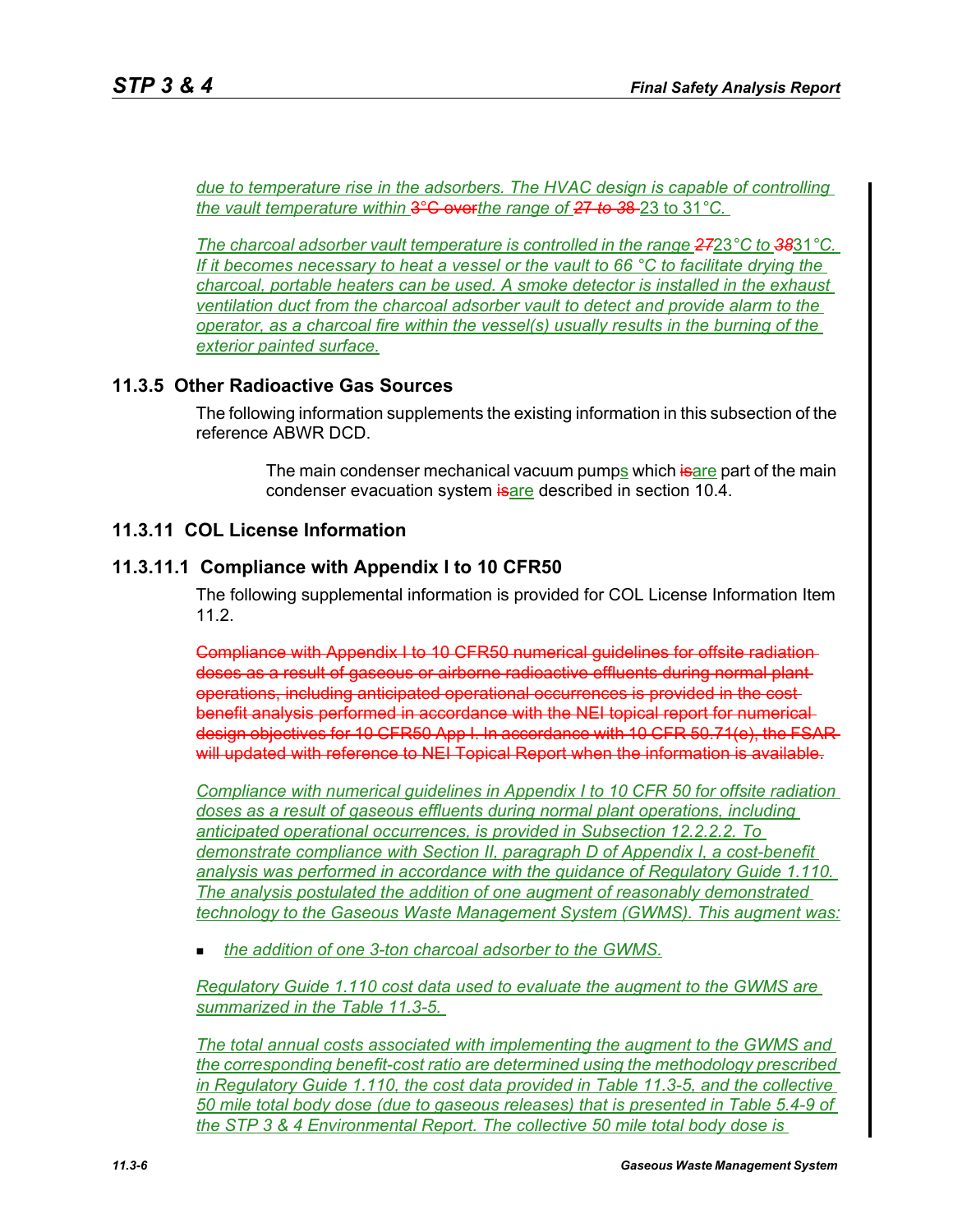*conservatively considered to be the total dose saved as a result of implementing this augment to the GWMS. The total annual costs of the augment to the GWMS and the associated benefit cost ratio are in Table 11.3-6. These results demonstrate that the total annual cost associated with the augment to the GWMS is substantially larger than the benefit derived from the augment. The cost-benefit numerical analysis, required by 10 CFR 50 Appendix I Section II Paragraph D, demonstrates that the addition of items to the GWMS of reasonably demonstrated technology will not provide a favorable cost benefit. Therefore, the STP 3 & 4 prescribed GWMS meets the numerical guides for dose design objectives.*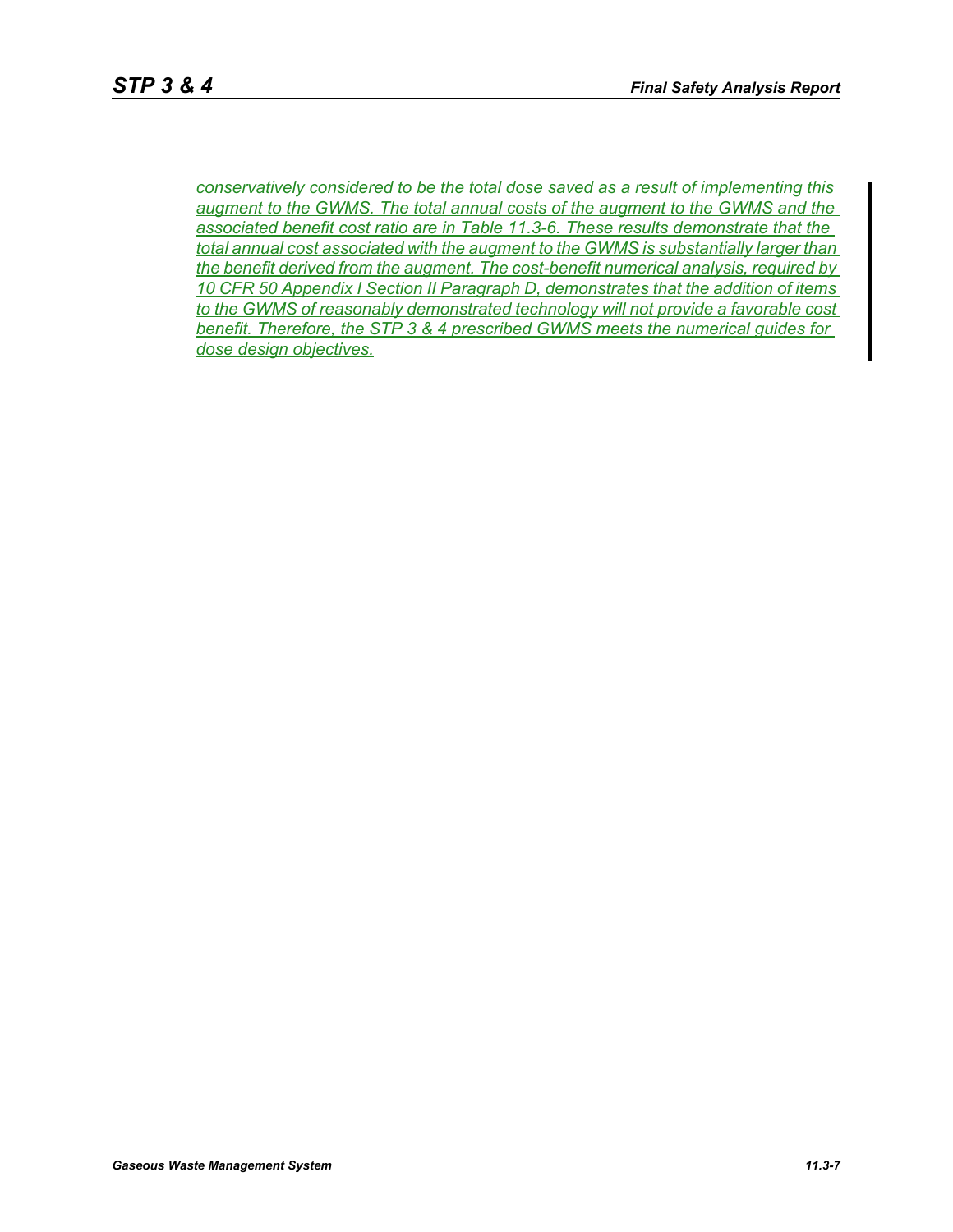# **Table 11.3-2 Offgas System Major Equipment Items**

| Recombiner (Item D005, 2 required, contains preheater, catalyst, and condenser sections) |
|------------------------------------------------------------------------------------------|
| <b>Carbon steel shell</b>                                                                |
| Shell length: approximately 70m                                                          |
| Shell OD: approximately 1.3m                                                             |
| Total unit height: approximately 2.95m                                                   |
| Design pressure: 2.41 MPa                                                                |
| <b>Design temperature: 232 °C</b>                                                        |
| <b>Code of construction: ASME Section VIII, Division 1</b>                               |
| <b>Preheater section</b>                                                                 |
| Shell and tube heat exchanger                                                            |
| Tubes: stainless steel, rolled into stainless steel tube sheet                           |
| Tube-side design pressure: 2.41 MPa                                                      |
| <b>Design temperature: 232 °C</b>                                                        |
| <b>Catalyst section</b>                                                                  |
| <b>Catalyst support: stainless steel</b>                                                 |
| Design temperature: 482 °C                                                               |
| Catalyst: precious metal on ceramic or metal base                                        |
| <b>Offgas condenser section</b>                                                          |
| Shell and tube heat exchanger                                                            |
| Tubes: stainless steel, rolled into stainless steel tube sheet                           |
| Tube-side design pressure: 2.41 MPa                                                      |
| Design temperature: 482 °C                                                               |
| Cooler condenser (Item B010, 2 required)                                                 |
| Type: Shell and tube heat exchanger carbon steel vessel                                  |
| Shell length: 3.05m                                                                      |
| Shell-side design pressure: 2.41 MPa-                                                    |
| Shell-side design temperature: 0 to 121°C                                                |
| Tubes: stainless steel, welded into stainless tube sheet                                 |
| Tube-side design pressure: 0.69 MPa                                                      |
| Tube-side design temperature: 0 to 65.6 °C                                               |
| <b>Code of construction: TEMA Class C</b>                                                |
| Charcoal adsorbers (Items D012A and D012B-J)                                             |
| Carbon steel vessels filled with activated charcoal: 4500 kg D012A, 13,600 kg D012B J    |
| Height: approximately 10.4m                                                              |
| Outside diameter: approximately 1.2m D012A, 2.1m D012B-J                                 |
| <b>Design pressure: 2.41 MPa</b>                                                         |
| Design temperature: 4.4 to 121°C                                                         |
| <b>Code of construction: ASME Section VIII, Division 1</b>                               |
| Filter (Item D016, 1 required)                                                           |
| <b>Carbon steel vessel with removable HEPA filter</b>                                    |
| Height (includes legs): approximately 1.8m                                               |
| Outside diameter: approximately 0.61m                                                    |
| Flow: 425 m <sup>3</sup> /h at 2.54 cm H <sub>2</sub> O gauge                            |
| Design pressure: 2.41 MPa                                                                |
| Design temperature: 4.4 to 65.6°C                                                        |
| <b>Code of construction: ASME Section VIII, Division 1</b>                               |
|                                                                                          |
|                                                                                          |
|                                                                                          |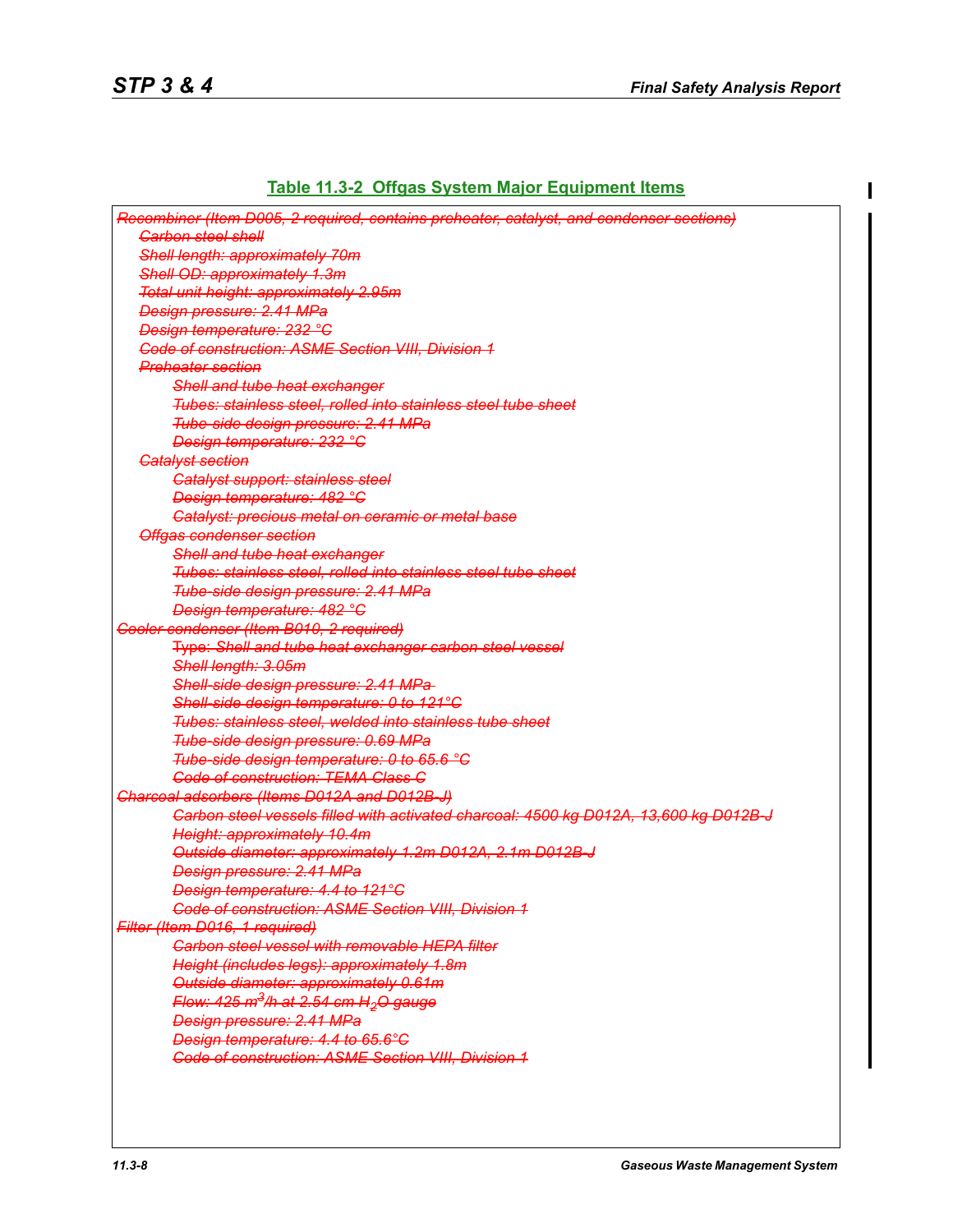*Preheater*

# **Table 11.3-2 Offgas System Major Equipment Items**

| Quantity: 2                                                               |
|---------------------------------------------------------------------------|
| Type: shell and tube heat exchanger                                       |
| Material: stainless steel vessel                                          |
| Shell length: approximately 4.5 m                                         |
| Shell OD: approximately 2.0m                                              |
| Shell-side design pressure: 0.96 MPa                                      |
| Shell-side design temperature: 188 °C                                     |
| Tubes: stainless steel, expand and welded into stainless steel tube sheet |
| Tube-side design pressure: 2.41 MPa                                       |
| Tube-side design temperature: 232 °C                                      |
| Code of construction: ASME B&PVC, Section VIII, and TEMA                  |
|                                                                           |
| Recombiner                                                                |
| Quantity: 2                                                               |
| Material: stainless steel vessels                                         |
| <b>Catalyst support: Stainless steel</b>                                  |
| Height (includes legs): approximately 4.0m                                |
| Outside diameter: approximately 2.5m                                      |
| Design pressure: 2.41 MPa                                                 |
| Design temperature: 482 °C                                                |
| Catalyst: precious metal on ceramic or metal base                         |
| Code of construction: ASME B&PVC, Section VIII                            |
| <b>Condenser</b>                                                          |
| Quantity: 2                                                               |
| Type: shell and tube heat exchanger                                       |
| Material: stainless steel vessel                                          |
| <b>Shell length: approximately 5.5m</b>                                   |
| Shell OD: approximately 1.0m                                              |
| Shell-side design pressure: 2.41 MPa                                      |
| Shell-side design temperature: 482 °C                                     |
| Tubes: stainless steel, expand and welded into stainless steel tube sheet |
| Tube-side design pressure: 1.37 MPa                                       |
| Tube-side design temperature: 70 °C                                       |
| Code of construction: ASME B&PVC, Section VIII, and TEMA                  |
|                                                                           |
| Cooler condenser                                                          |
| Quantity: 2                                                               |
| Type: shell and tube heat exchanger                                       |
| Material: stainless steel vessel                                          |
| Shell length: approximately 4.0m                                          |
| Shell-side design pressure: 2.41 MPa                                      |
| Shell-side design temperature: 66 °C                                      |
| Tubes: stainless steel, expand and welded into stainless tube sheet       |
| Tube-side design pressure: 1.37 MPa                                       |
| Tube-side design temperature: 70 °C                                       |
| Code of construction: TEMA Class C                                        |
|                                                                           |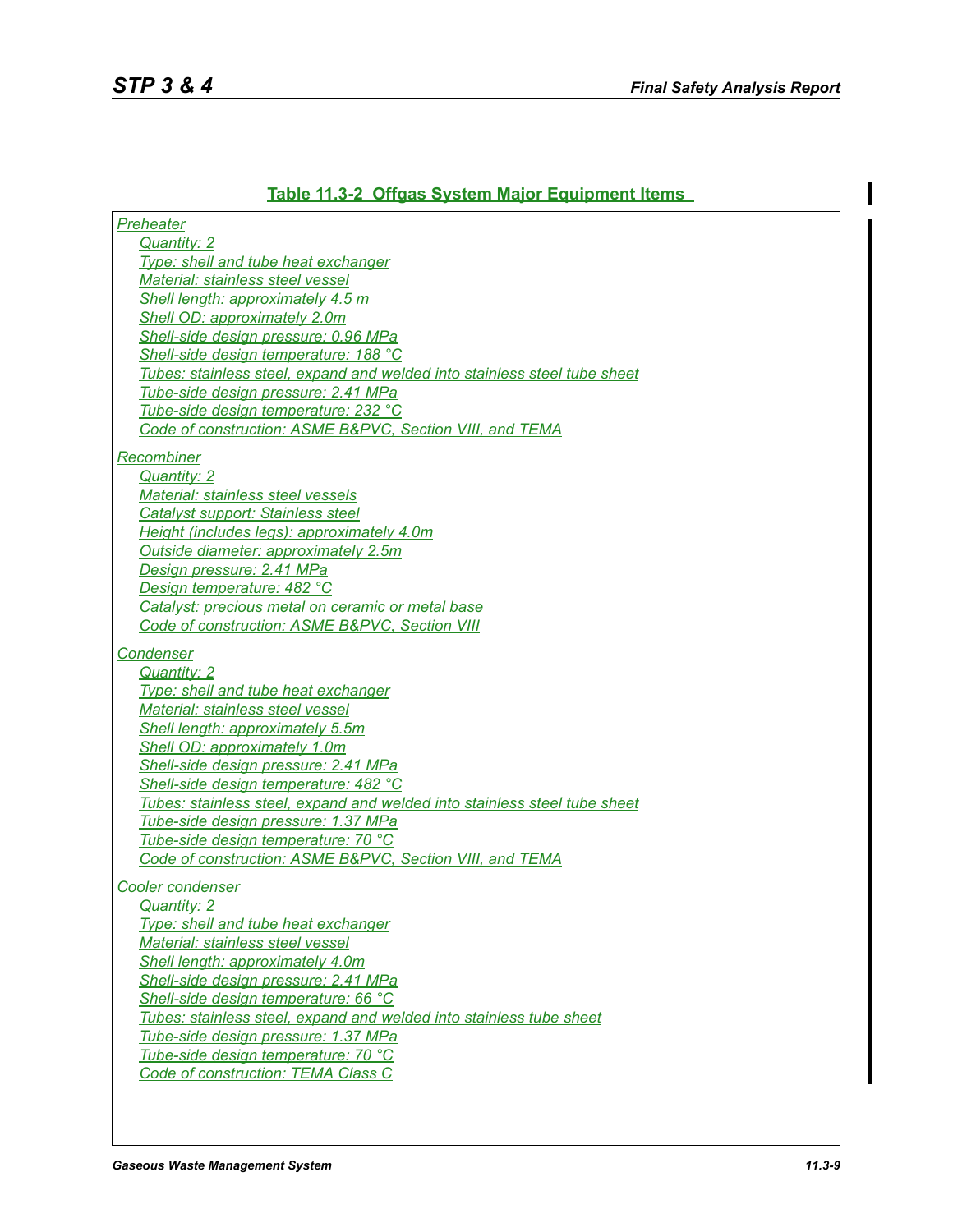# **Table 11.3-2 Offgas System Major Equipment Items (Continued)**

| Charcoal adsorbers                                                                                     |
|--------------------------------------------------------------------------------------------------------|
| Quantity: One Guard Bed, four Charcoal adsorber                                                        |
| Material: low carbon steel vessels filled with activated charcoal, one Guard bed of 4,721kg, four      |
| Charcoal adsorber of 27,200 kg                                                                         |
| Height: Guard bed approximately 5.0 m, Charcoal adsorber approximately 15.0 m                          |
| Outside diameter: Guard bed approximately 2.2 m, Charcoal adsorber approximately 2.5 m                 |
| Design pressure: 2.41 MPa                                                                              |
| Design temperature: 121°C                                                                              |
| Code of construction: ASME Section VIII, Division 1                                                    |
| <b>Filter</b>                                                                                          |
| Quantity: 1                                                                                            |
| Material: low carbon steel vessel with removable HEPA filter                                           |
| Height (includes legs): approximately 1.5m                                                             |
| Outside diameter: approximately 1.0m                                                                   |
| Flow: 96.4Nm3/h at 250Pa                                                                               |
| Design pressure: 2.41 MPa                                                                              |
| Design temperature: 66 °C                                                                              |
| Code of construction: ASME Section VIII, Division 1                                                    |
| <u>Vacuum pump</u>                                                                                     |
| Quantity: 2                                                                                            |
| <b>Type: Rotary type</b>                                                                               |
| <b>Material: Stainless steal casing</b>                                                                |
| Height: approximately 1.0 m                                                                            |
| Width: approximately 1.0m                                                                              |
| Length: approximately 2.0m                                                                             |
| Flow: 200 Nm3/h                                                                                        |
| Code of construction: API-610, API-674, API-675, ASME Section VIII, Division 1, or Division 2          |
| Auxiliary: Recirculation water tank, Recirculation water pump (two units), Recirculation water cooler. |

| <b>Equipment Item</b>                       | <b>Malfunction</b>           | <b>Consequences</b>                                                                                                                                                                 | <b>Design Precautions</b>                                                                                  |
|---------------------------------------------|------------------------------|-------------------------------------------------------------------------------------------------------------------------------------------------------------------------------------|------------------------------------------------------------------------------------------------------------|
| PreheaterRecombiner<br><del>nreheater</del> | <b>Steam leak</b>            | <b>Would further dilute</b><br>offgas. Steam<br>consumption would<br><i>increase.</i>                                                                                               | Spare recombiner.                                                                                          |
|                                             | Low-pressure steam<br>supply | Recombiner<br>performance would fall<br>off at low-power level,<br>and hydrogen content of<br>recombiner gas<br>discharge would<br>increase eventually to a<br>combustible mixture. | Low-temperature alarms<br>on preheater exit<br>(catalyst inlet).<br>Downstream H <sub>2</sub><br>analyzer. |

# **Table 11.3-3 Equipment Malfunction Analysis**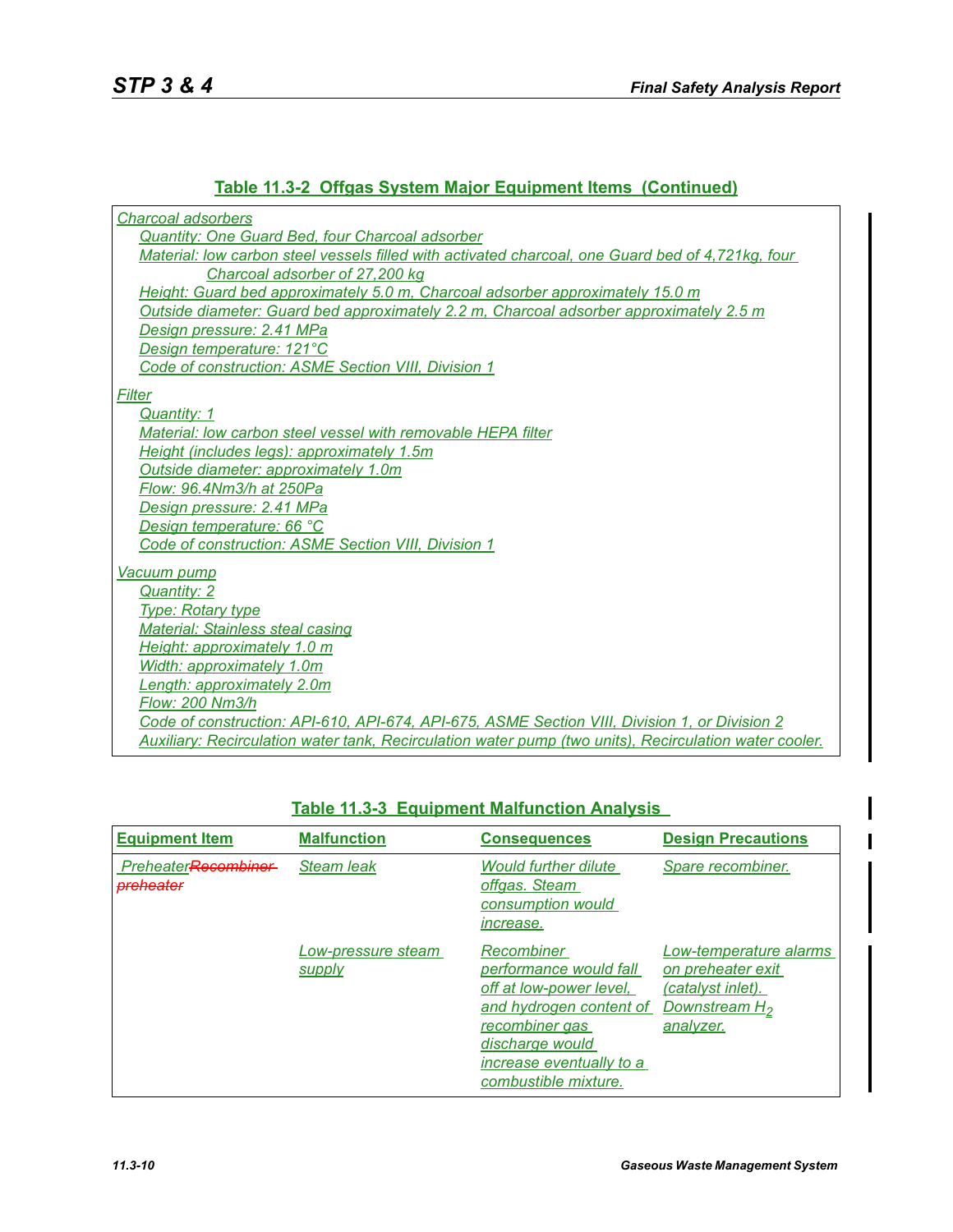| <b>Equipment Item</b>                                | <b>Malfunction</b>                | <b>Consequences</b>                                                                                                                                                                                                                                                                                           | <b>Design Precautions</b>                                                                           |
|------------------------------------------------------|-----------------------------------|---------------------------------------------------------------------------------------------------------------------------------------------------------------------------------------------------------------------------------------------------------------------------------------------------------------|-----------------------------------------------------------------------------------------------------|
| Recombiner catalyst                                  | Catalyst gradually<br>deactivates | Temperature profile<br>changes through<br>catalyst. Eventually,<br>excess H <sub>2</sub> would be<br>detected by H <sub>2</sub> analyzer<br>or by gas flow meter.<br>Eventually, the gas could<br>become combustible.                                                                                         | Temperature probes in<br>catalyst bed and H <sub>2</sub><br>analyzer provided. Spare<br>recombiner. |
| Condenser Recombiner Cooling water leak<br>condenser |                                   | The coolant<br>'TCW <del>reactor </del><br>condensate) would leak<br>to the process gas (shell)<br>side. This would be<br>detected if drain well<br>liquid level increases.<br>Moderate leakage would<br>be of no concern from a<br>process standpoint. (The<br>process condensate<br>drains to the hotwell.) | Drain well high level<br>alarm. Redundant<br>recombiner.                                            |

|  |  |  |  | <b>Table 11.3-3 Equipment Malfunction Analysis (Continued)</b> |
|--|--|--|--|----------------------------------------------------------------|
|--|--|--|--|----------------------------------------------------------------|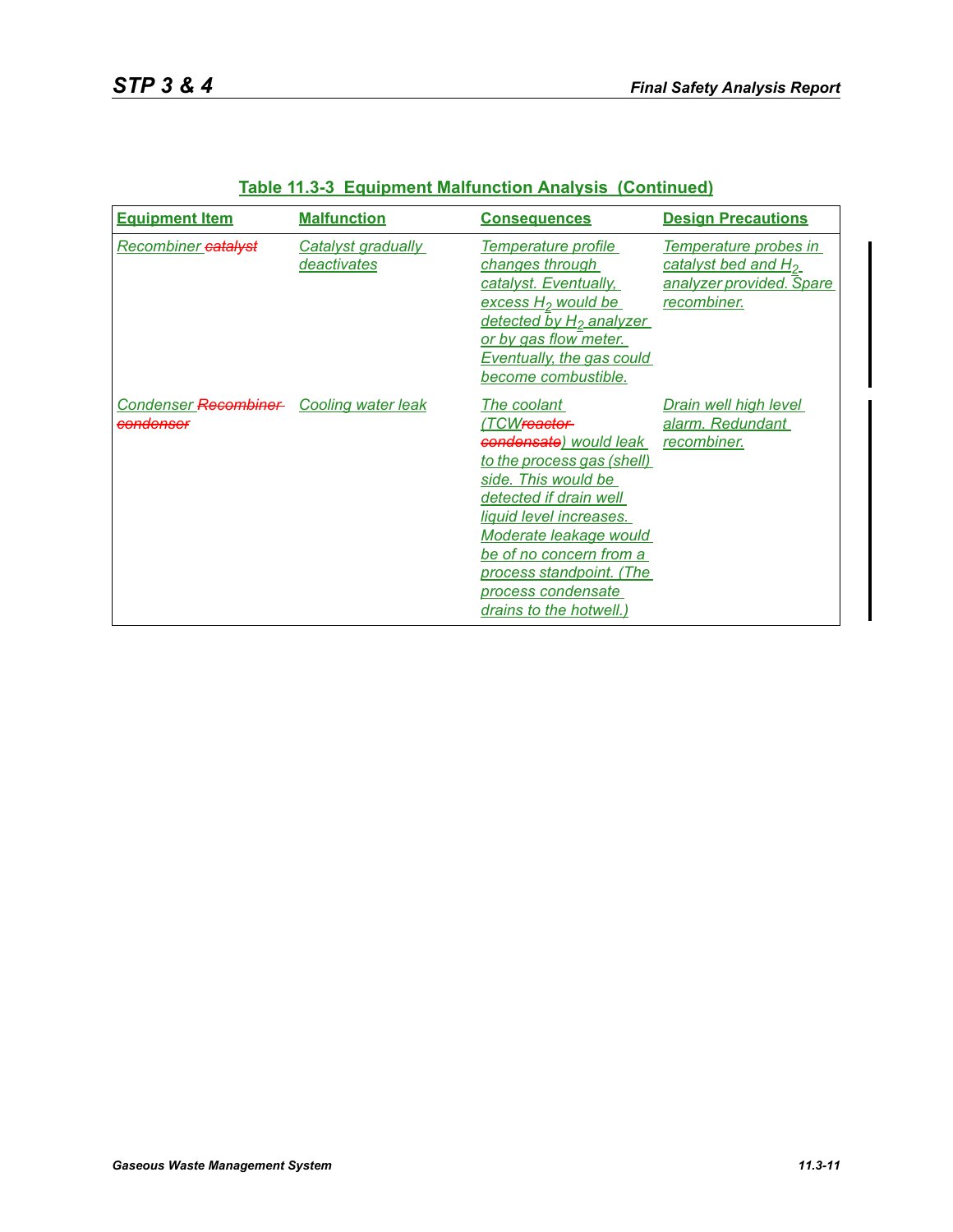| <b>Item</b>      | <b>Function</b>                             | <b>MPL</b>                   | <b>Normal Range</b>            | <b>Operational</b><br><b>Limits</b> | <b>Sensor Type</b><br>(Qualifications)                           | <b>Scale Range</b><br>(Tolerance)                             | <b>Setpoint/ Alarm</b>            |
|------------------|---------------------------------------------|------------------------------|--------------------------------|-------------------------------------|------------------------------------------------------------------|---------------------------------------------------------------|-----------------------------------|
| $\mathbf{1}$     | Steam Flow to Final<br><b>SJAE (*)</b>      | N39-FE005                    | 100-105%                       | 75-115%                             | Superheated Steam<br>$(10 - 254 °C)$<br>$(0 - 4.12 \text{ MPa})$ | $0 - 120%$<br>$(\pm 125$ kg/h)                                | $L$ 75% Trip<br>AH 110%<br>AL 95% |
|                  | <b>Not Used</b>                             |                              |                                |                                     |                                                                  |                                                               |                                   |
|                  | Preheater Inlet<br><b>Pressure</b>          | <b>PT001</b>                 | $-2.0$ kPa                     | N/A                                 | Offgas and Steam<br>$(10 - 315 °C)$<br>$(-0.1 - 7.24 MPa)$       | $-100 - 400$ kPa<br>(±4 kPa)                                  | <b>AH 295 kPa</b>                 |
| $\overline{4}$   | <b>Air Bleed Pressure</b>                   | PI101                        | $0.69 - 0.87$ MPa              | N/A                                 | Air ( $10 - 65$ °C)<br>$(0 - 1 MPa)$                             | $0 - 1$ MPa<br>(± 0.005 MPa)                                  | N/A                               |
| $\overline{5}$   | Air Bleed Flow -<br>Total $(**)$            | F1102                        | $1.7 - 48.2$ m <sup>3/</sup> h | $1.7 - 105$ m <sup>3</sup> /h       | Air ( $10 - 65$ °C)<br>$(0 - 1 MPa)$                             | $0 - 100$ m <sup>3</sup> /h<br>$(\pm 5 \text{ m}^3/\text{h})$ | N/A                               |
| $6 \overline{6}$ | Air Bleed Flow -<br>Normal (**)             | F1104                        | $1.7 - 2.4$ m <sup>3</sup> /h  | $1.7 m^3/h$                         | Air<br>$(10 - 65 °C)$<br>$(0 - 1 m^3/h)$                         | $0 - 3.7 \text{ m}^3/h$<br>$(\pm 0.17 \text{ m}^3/\text{h})$  | N/A                               |
| $\overline{L}$   | Recombiner Inlet<br>Temp.                   | <b>TE004</b>                 | 150 °C                         | $105 - 399 °C$                      | Offgas and Steam<br>$(10 - 482 °C)$<br>$(-0.1 - 2.41 MPa)$       | $0 - 400$ °C ( $\pm 5$ °C)                                    | AL 140 °C                         |
| 8                | <b>Not Used</b>                             |                              |                                |                                     |                                                                  |                                                               |                                   |
|                  | <b>Temperature Profile</b><br>of Recombiner | <b>TE006</b><br><b>TE007</b> | $150 - 443 °C$                 | $121 - 482$ °C (***)                | Offgas and Steam<br>$(10 - 550 °C)$<br>$(-0.1 to 2.41 MPa)$      | $0 - 550$ $^{\circ}$ C<br>$(\pm 7.5$ °C)                      | AH 443 °C<br>AL 140 °C            |
| 10               | <b>Not Used</b>                             |                              |                                |                                     |                                                                  |                                                               |                                   |
| 11               | Offgas Cond. Water LT009<br>Level           |                              | $< 150$ mm                     | $< 260$ mm                          | Water<br>$(10 - 100 °C)$<br>$(-0.1 - 7.24 MPa)$                  | $0 - 550$ mm<br>$(\pm 5.5$ mm)                                | AH 245 mm                         |
| 12               | Offgas Cond. Loop<br>Seal Water Flow        | <b>FI008</b>                 | 9 m <sup>3</sup> /h            | 9.35 $m^3/h$                        | Water<br>$(10 - 100 °C)$<br>$(-0.1 - 2.41$ MPa)                  | $0 - 20$ m <sup>3</sup> /h<br>$(\pm 2 m^3/h)$                 | N/A                               |
| 13               | <b>Not Used</b>                             |                              |                                |                                     |                                                                  |                                                               |                                   |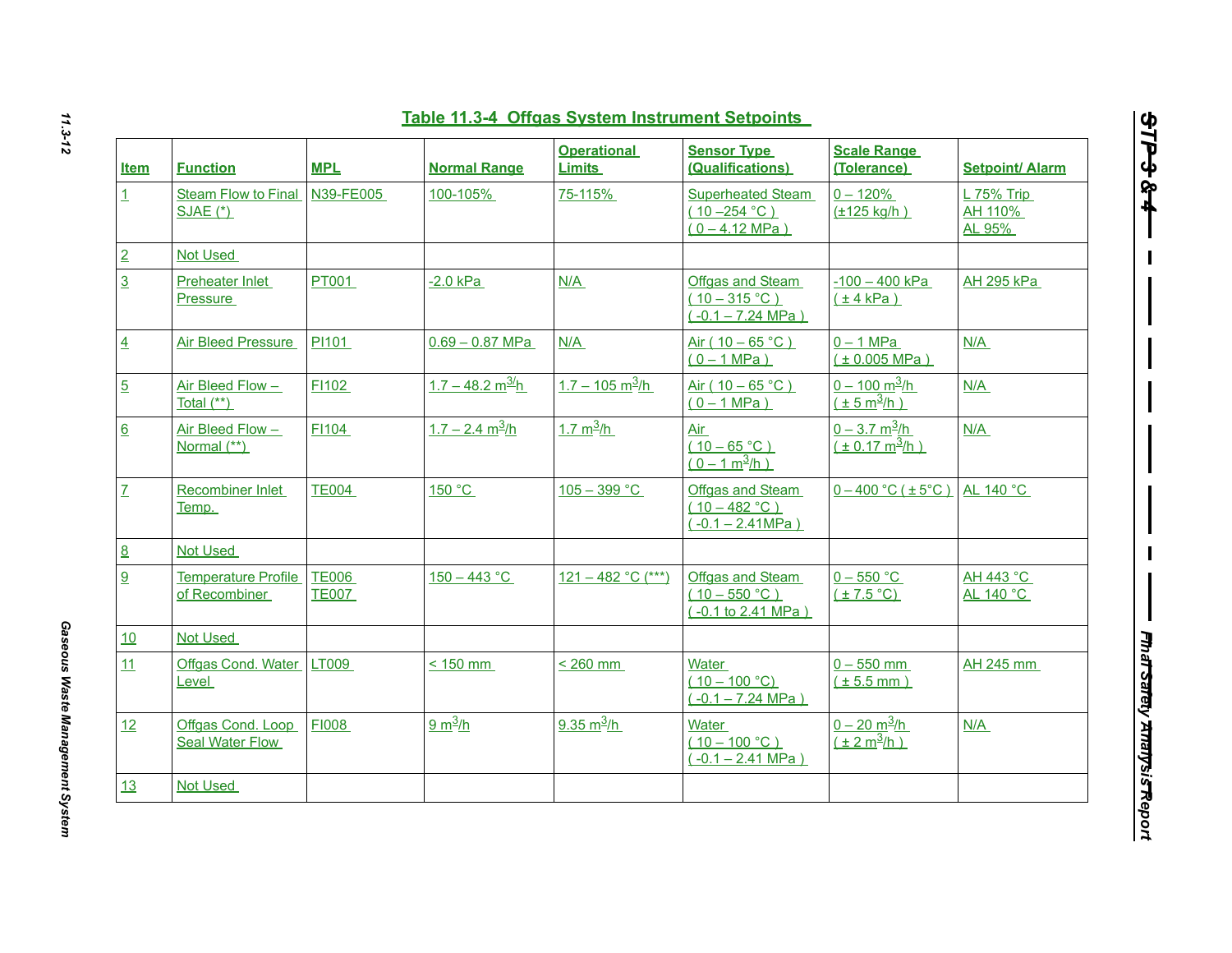| <b>Item</b> | <b>Function</b>                                        | <b>MPL</b>                             | <b>Normal Range</b>                    | <b>Operational</b><br><b>Limits</b> | <b>Sensor Type</b><br>(Qualifications)                        | <b>Scale Range</b><br>(Tolerance)                  | <b>Setpoint/ Alarm</b> |
|-------------|--------------------------------------------------------|----------------------------------------|----------------------------------------|-------------------------------------|---------------------------------------------------------------|----------------------------------------------------|------------------------|
| 14          | Offgas Cond. Exit<br>Temp.                             | <b>TE011</b>                           | < 55 °C                                | N/A                                 | Offgas<br>$(10 - 100^{\circ}C)$<br>$(-0.1 - 7.24 MPa)$        | $0 - 100^{\circ}$ C ( $\pm 2^{\circ}$ C)           | N/A                    |
| 15          | <b>Hydrogen Analyzer</b>                               | P91-<br><b>H2E010</b><br><b>H2E011</b> | $0 - 0.1\%$ by V.<br>$0 - 1.0\%$ by V. | $0 - 4\%$ by V.                     | <b>Offgas</b><br>$(10 - 100 °C)$<br>$(-0.1 to 7.24 MPa)$      | $0 - 4\%$ by V.<br>$(± 0.15\%$ by V.)              | AH 2% by V.            |
| 16          | Air Bleed - Inlet at<br>Cooler Cond. (**)              | FI104                                  | $0 - 1.7$ m <sup>3</sup> /h            | $0 - 3.4 \text{ m}^3/h$             | Air<br>$(10 - 65 °C)$<br>(0 to 1 MPa)                         | $0 - 3.4m^3/h$<br>$(\pm 0.3 \text{ m}^3/\text{h})$ | N/A                    |
| 17          | Cooler Cond. Exit<br>Temp.                             | <b>TE013</b>                           | $10-20 °C$                             | N/A                                 | <b>Offgas</b><br>$(0 - 66 °C)$<br>$(-0.1 - 7.24 \text{ MPa})$ | $0 - 50$ °C<br>$(\pm 1^{\circ}C)$                  | N/A                    |
| <b>18</b>   | <b>Charcoal Adsorber</b><br><b>Inlet Press.</b>        | PT022                                  | $-14.7$ kPa                            | N/A                                 | Offgas<br>$(0 - 66 °C)$<br>$(-0.1 - 7.24 MPa)$                | $-100 - 200$ kPa<br>(± 0.002 MPa)                  | N/A                    |
| <u>19</u>   | <b>Charcoal Adsorber</b><br>Diff. Press.               | <b>DPT024</b>                          | $0.002 - 0.02$ MPa                     | 0.027 MPa                           | Offgas<br>$(4 - 121 °C)$<br>$(-0.1 - 7.24 MPa)$               | $0 - 30$ kPa<br>(± 0.15 kPa)                       | AH 0.02 MPa            |
| 20          | <b>Charcoal Adsorber</b><br><b>Vessel Temperature</b>  | <b>TE025</b><br><b>TE028</b>           | $27^{\circ}$ C                         | $22 - 32 °C$                        | <b>Offgas</b><br>$(4 - 121 °C)$<br>$(-0.1 - 7.24 MPa)$        | $0 - 150$ °C<br>$(\pm 5^{\circ}C)$                 | AH 60 °C               |
| 21          | <b>Charcoal Adsorber</b><br><b>Vault Temp. Control</b> | <b>TE031</b>                           | $24 - 30$ °C                           | $23 - 31 °C$                        | <b>Ambient Air</b><br>$(0 - 50 °C)$                           | $0 - 50$ °C<br>$(\pm 0.5$ °C)                      | 27 °C                  |
| 22          | <b>Charcoal Vault Inlet</b><br>Water Level             | <b>LS023</b>                           | $0 - 1 m$                              | $0.05 - 1.5$ m                      | <b>Water</b><br>$(4 - 100 °C)$<br>$(-0.1 - 7.24 MPa)$         | $0 - 1.5 m$<br>$(\pm 0.01 \text{ m})$              | AH 1.2 m AL 0.1 m      |
| 23          | <b>Charcoal Vault Exit</b><br>Temperature              | <b>TE032</b>                           | N/A                                    | $4 - 31$ °C                         | <b>Ambient Air</b><br>$(0 - 50 °C)$                           | $0 - 50$ °C<br>$(\pm 0.5^{\circ}C)$                | AH 30 °C<br>AL 23 °C   |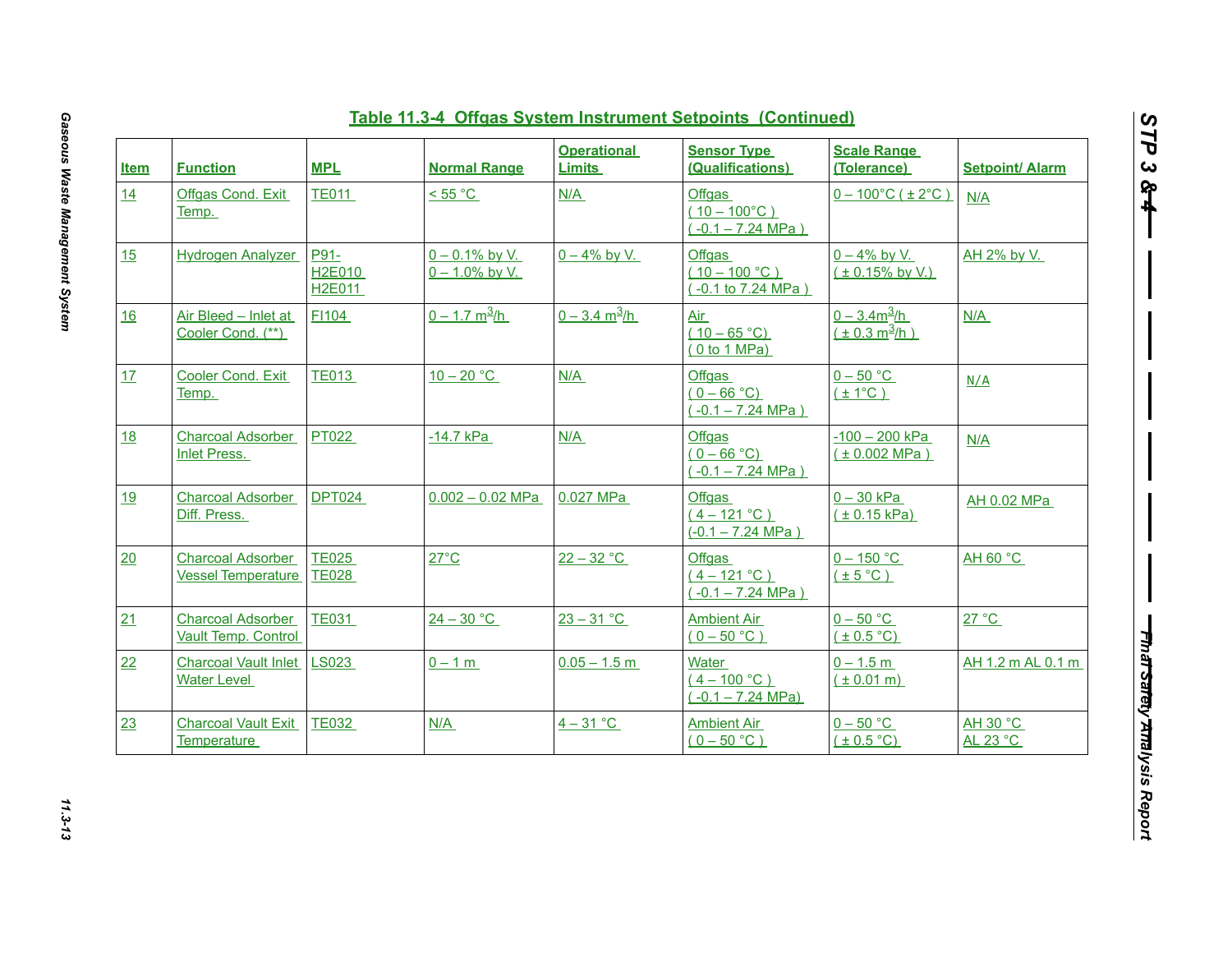| <b>Item</b> | <b>Function</b>                                               | <b>MPL</b>            | <b>Normal Range</b>                                          | <b>Operational</b><br><b>Limits</b> | <b>Sensor Type</b><br>(Qualifications)                 | <b>Scale Range</b><br>(Tolerance)                                                                                                                 | <b>Setpoint/ Alarm</b>                                                      |
|-------------|---------------------------------------------------------------|-----------------------|--------------------------------------------------------------|-------------------------------------|--------------------------------------------------------|---------------------------------------------------------------------------------------------------------------------------------------------------|-----------------------------------------------------------------------------|
| 24          | <b>After Filter</b><br><b>Differential</b><br><b>Pressure</b> | <b>DPT029</b>         | $50 - 250$ Pa                                                | 1.0 kPa                             | <b>Offgas</b><br>$(0 - 121 °C)$<br>$(-0.1 - 7.24 MPa)$ | $0 - 5$ kPa<br>(± 0.032 kPa)                                                                                                                      | AH 0.9kPa                                                                   |
| 25          | Process Flow (**)                                             | FT020<br><b>FT021</b> | $10 - 20$ m <sup>3</sup> /h                                  | $0 - 96.4m^3/h$                     | <b>Offgas</b><br>$(0 - 121 °C)$<br>$(-0.1 - 7.24 MPa)$ | Narrow Range:<br>$0 - 50$ m3/h<br>$(\pm 0.75 \text{ m}^3/h)$<br>Wide Range:<br>$0 - 100 \text{ m}^3/\text{h}$<br>$(\pm 1.5 \text{ m}^3/\text{h})$ | $AL 10 m^3/h$<br>$\frac{\text{AH 40 m}^3 \text{/h}}{1}$<br>$AHH$ 80 $m^3/h$ |
|             | ** Flow is at Standard Atmosphere                             |                       | * Based on Full Power Flow of 5000 kg/hr steam               |                                     |                                                        |                                                                                                                                                   |                                                                             |
|             |                                                               |                       | *** Operational Limit for standby recombiner is 160 - 300°C. |                                     |                                                        |                                                                                                                                                   |                                                                             |
|             |                                                               |                       |                                                              |                                     |                                                        |                                                                                                                                                   |                                                                             |
|             |                                                               |                       |                                                              |                                     |                                                        |                                                                                                                                                   |                                                                             |
|             |                                                               |                       |                                                              |                                     |                                                        |                                                                                                                                                   |                                                                             |
|             |                                                               |                       |                                                              |                                     |                                                        |                                                                                                                                                   |                                                                             |
|             |                                                               |                       |                                                              |                                     |                                                        |                                                                                                                                                   |                                                                             |
|             |                                                               |                       |                                                              |                                     |                                                        |                                                                                                                                                   |                                                                             |
|             |                                                               |                       |                                                              |                                     |                                                        |                                                                                                                                                   |                                                                             |
|             |                                                               |                       |                                                              |                                     |                                                        |                                                                                                                                                   |                                                                             |
|             |                                                               |                       |                                                              |                                     |                                                        |                                                                                                                                                   |                                                                             |
|             |                                                               |                       |                                                              |                                     |                                                        |                                                                                                                                                   |                                                                             |
|             |                                                               |                       |                                                              |                                     |                                                        |                                                                                                                                                   |                                                                             |
|             |                                                               |                       |                                                              |                                     |                                                        |                                                                                                                                                   |                                                                             |
|             |                                                               |                       |                                                              |                                     |                                                        |                                                                                                                                                   |                                                                             |
|             |                                                               |                       |                                                              |                                     |                                                        |                                                                                                                                                   |                                                                             |
|             |                                                               |                       |                                                              |                                     |                                                        |                                                                                                                                                   |                                                                             |
|             |                                                               |                       |                                                              |                                     |                                                        |                                                                                                                                                   |                                                                             |